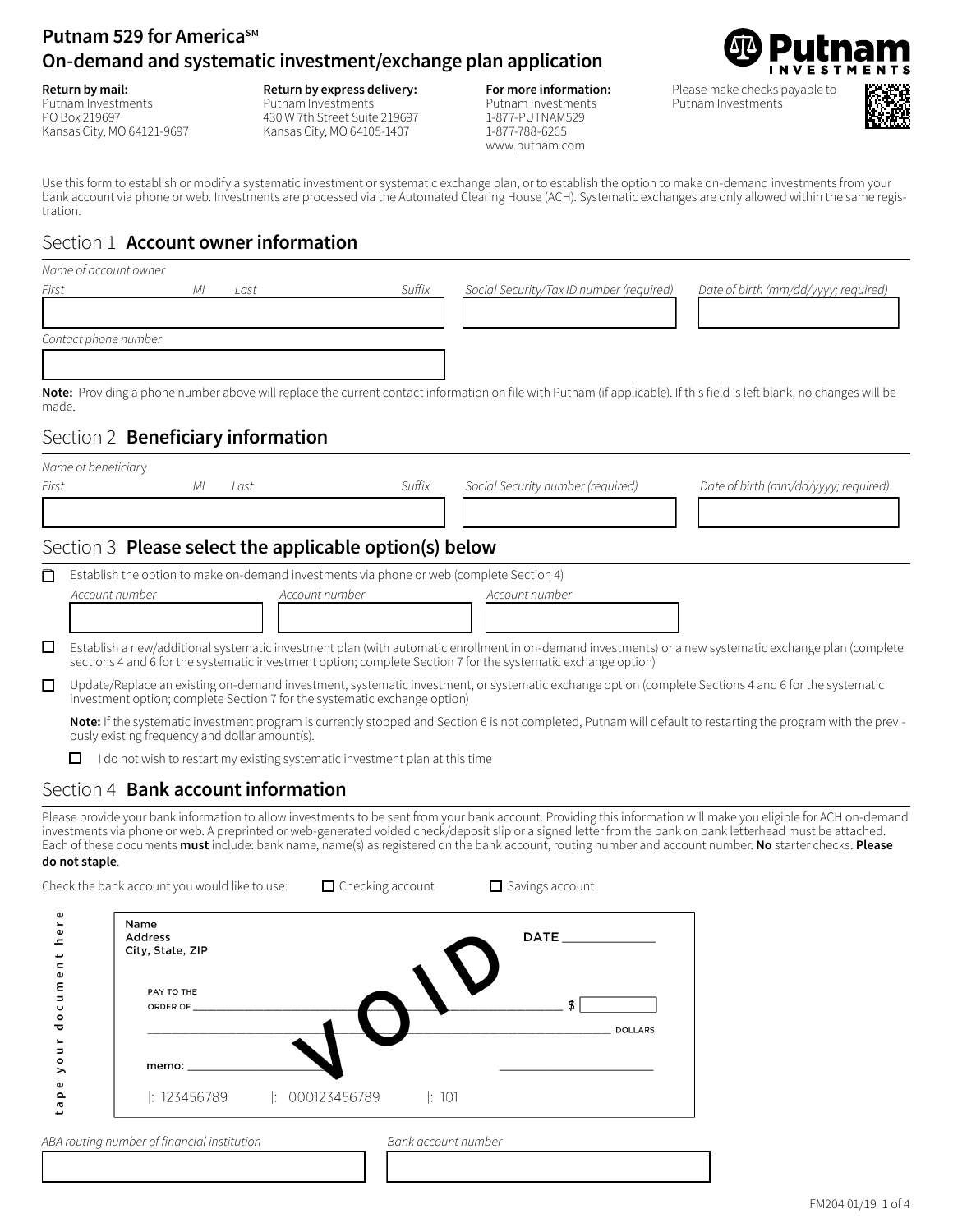# Section 5 **Investment options**

Please use the Putnam Fund Guide (https://www.putnam.com/literature/pdf/FM103.pdf) to indicate your investment options in Sections 6, 7, and 8 of this form.

- For new investments made to Putnam: If no class of shares is indicated, class A shares will be purchased.
- If you are transferring shares held in The Putnam funds to a new ownership registration with Putnam, you must select the same share class as the original account.

## Section 6 **Systematic investment plan**

**Systematic investment schedule** (You must also complete the bank account information in Section 4)

Please indicate the investment allocation and the date and frequency of your investments made below. If you are establishing a new account, refer to the Investment Options list included with this application to select your investment(s). Please indicate the account(s) to be established by entering the fund name and number for the corresponding share class. Putnam requests the draft from your bank account on the business day prior to the investment date. **If no date is**  selected, Putnam will default to the 15th. If the investment date falls on a weekend or a holiday, the investment will be made the next business day. If the investment date falls on a date that does not occur within a particular month (29th-31st), the investment will be made the prior day, unless this day falls on a weekend or holiday then the investment will be made the next business day.

#### **Step 1: Investment allocation**

| $\Box$ c<br>Fee structure<br>$\Box$ A<br>Fund name | Fund number | Account number | Dollar amount |
|----------------------------------------------------|-------------|----------------|---------------|
|                                                    |             |                |               |
|                                                    |             |                |               |
|                                                    |             |                |               |
|                                                    |             |                |               |
|                                                    |             |                |               |
|                                                    |             |                |               |

### **Step 2: Option frequenc**y

Choose a frequency below. Putnam will default to once per month if no option is selected:

Frequency:  $\Box$  Invest every month (enter investment date(s) below) **or**  $\Box$  Invest only in the month(s) chosen below:

 $(MM/DD)$ 

 $\square$ Jan  $\square$ Feb  $\square$ Mar  $\square$ Apr  $\square$ May  $\square$ June  $\square$ July  $\square$ Aug  $\square$ Sept  $\square$ Oct  $\square$ Nov  $\square$ Dec Indicate investment date(s): Investment date: Additional investment date: (Use if you wish to invest multiple times within a month)

| (MM/DD) | (DD) |
|---------|------|
|         |      |
|         |      |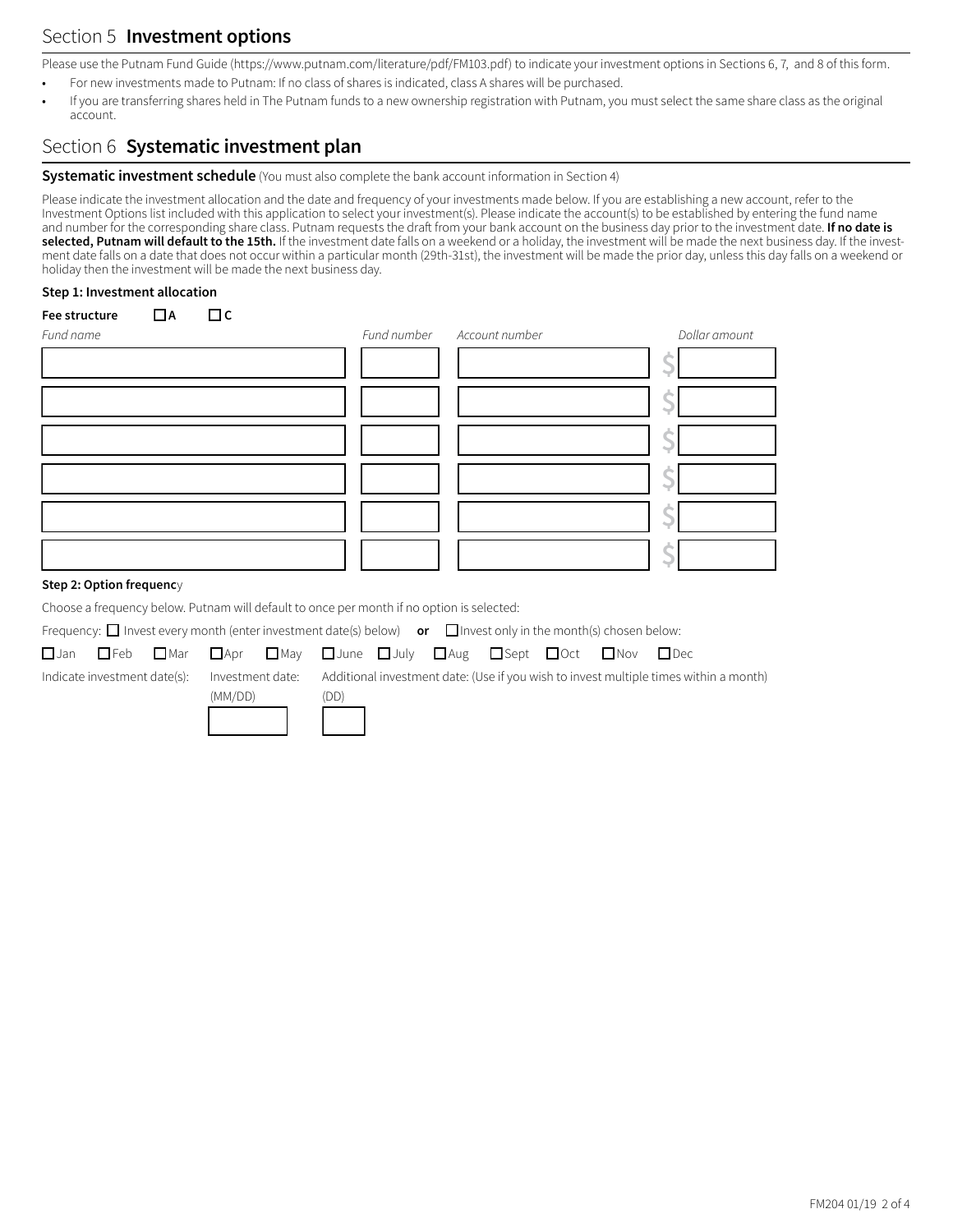### **Systematic exchange plan**

Complete this section to establish or modify a systematic exchange plan from one Putnam 529 for America investment option to one or more different investment options of the same share class. **Please note the ability to alter or stop a systematic reallocation is limited**. Please refer to the Plan Offering Statement for more details. The initial exchange, and all future exchanges from your account, will be made on the date(s) you have indicated, at the frequency you have chosen below. If no date is selected, Putnam will default to the 15th. If your exchange date falls on a weekend or a holiday, your exchange will take place on the next business day. If the exchange date falls on a date that does not occur within a particular month (29th-31st), the exchange will be made the prior day, unless this day falls on a weekend or holiday then the exchange will be made the next business day.

#### **Step 1: Exchange allocation**

#### **Exchange funds FROM:**

| Fund name                                               |               |                             | Fund number                                                                               | Account number                                                                                                            | Dollar amount |
|---------------------------------------------------------|---------------|-----------------------------|-------------------------------------------------------------------------------------------|---------------------------------------------------------------------------------------------------------------------------|---------------|
|                                                         |               |                             |                                                                                           |                                                                                                                           |               |
| <b>Exchange funds TO:</b>                               |               |                             |                                                                                           |                                                                                                                           |               |
| Fund name                                               |               |                             | Fund number                                                                               | Account number                                                                                                            |               |
|                                                         |               |                             |                                                                                           |                                                                                                                           |               |
| <b>Exchange funds FROM:</b>                             |               |                             |                                                                                           |                                                                                                                           |               |
| Fund name                                               |               |                             | Fund number                                                                               | Account number                                                                                                            | Dollar amount |
|                                                         |               |                             |                                                                                           |                                                                                                                           |               |
| <b>Exchange funds TO:</b>                               |               |                             |                                                                                           |                                                                                                                           |               |
| Fund name                                               |               |                             | Fund number                                                                               | Account number                                                                                                            |               |
|                                                         |               |                             |                                                                                           |                                                                                                                           |               |
| Step 2: Option frequency                                |               |                             |                                                                                           |                                                                                                                           |               |
|                                                         |               |                             | Choose a frequency below. Putnam will default to once per month if no option is selected: |                                                                                                                           |               |
|                                                         |               |                             |                                                                                           | Frequency: $\Box$ Invest every month (enter investment date(s) below) or $\Box$ Invest only in the month(s) chosen below: |               |
| $\square$ Jan<br>$\Box$ Feb                             | $\square$ Mar | $\square$ May<br>$\Box$ Apr |                                                                                           | □ June □ July □ Aug □ Sept □ Oct □ Nov                                                                                    | $\Box$ Dec    |
| Indicate exchange date(s):<br>Exchange date:<br>(MM/DD) |               | (DD)                        | Additional exchange date: (Use if you wish to invest multiple times within a month)       |                                                                                                                           |               |

### Section 8 **Contribution investment instructions**

Complete this section if you are submitting a contribution in the form of a check with this form. Please review the list of Putnam 529 for America investment options available for your account in Section 5 and select your investment option(s). You may allocate your contribution to one or among any combination of the available investment options by providing an existing account number or a new investment option and fee structure.

Please indicate either dollar amount or percentage of your contribution to be allocated to each investment option. If you select a new investment option you must indicate a share class to purchase.

### **Fee structure**  $\Box$  **A**  $\Box$  **C**